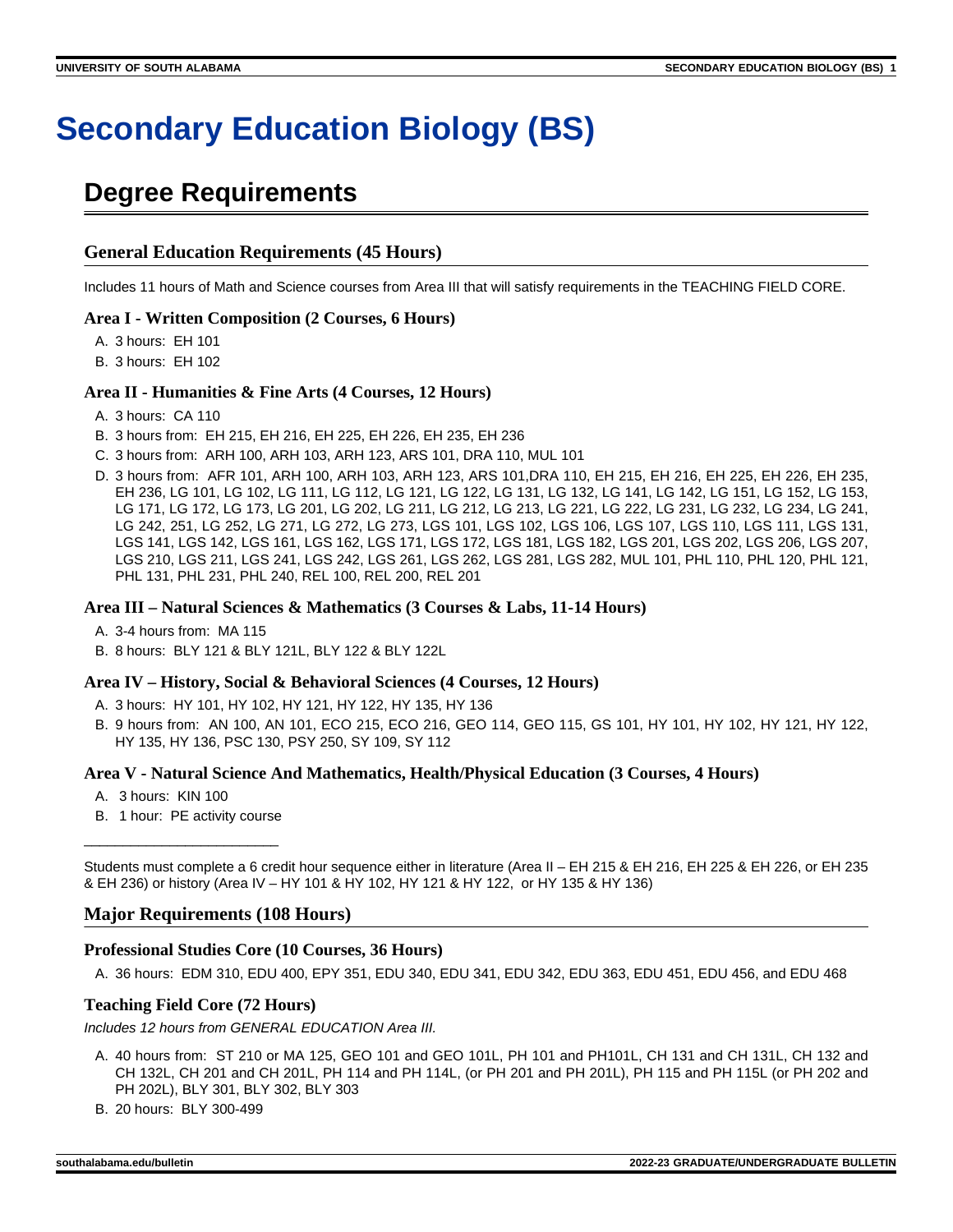### **Minor Requirements (0 Hours)**

A minor is not required for this degree program

#### **Notes:**

\* Recommended Course

BOLD courses require admission to Candidacy as a prerequisite

### **Additional Information**

#### **E-portfolio And Assessment**

Students enrolled in education classes are required to purchase a LiveText membership.

• <https://www.southalabama.edu/colleges/ceps/livetext.html>

#### **Teacher Candidacy – Secondary Education**

This major contains a professional component (Candidacy) comprised of upper level education courses (300-400 levels), grouped into three semesters (as shown on graduation plan), and are only available to students who have gained admission to Teacher Candidacy.

#### **Admission Requirements For Teacher Candidacy**

#### Courses and GPA

- Courses: CA 110, EH 101, EH 102, EDM 310, EDU 400, EPY 351, and 75% of Teaching Field (or no more than one semester of Teaching Field courses between methods and internship)>
- Hours: 60 credit hours of degree requirements completed
- Minimum Grade Point Averages: 2.5 Program, 2.5 Professional Studies, 2.5 Teaching Field, and 2.5 USA GPA (all GPAs found in degree audit). No grade below a "C" is accepted in Professional Studies.

#### ALSDE Background Check

• [https://www.alabamaachieves.org/teacher-center/teacher-preparation/#Background\\_Clearance](https://www.alabamaachieves.org/teacher-center/teacher-preparation/#Background_Clearance)

Application, Liability Insurance, and Interview

• Completed and scheduled in the UCOM Advising Center during the semester prior to beginning Teacher Candidacy

#### **Prerequisites And Certification/Graduation Requirements:**

Semester 1 of Teacher Candidacy: EDU 340 (Prerequisite Below)

• Admission to Teacher Candidacy

Semester 2 of Teacher Candidacy: Methods Block (Fall Only-15 Credit Hours) (Prerequisites Below)

- Successful Completion of EDU 340 with a Grade of C or better
- GPAs at Admission Requirements Levels

Semester 3 of Teacher Candidacy: Internship (Prerequisites Below)

- Praxis Teaching Field Content Knowledge Passing Score [https://www.ets.org/praxis/al/al\\_teacher\\_ed/](https://www.ets.org/praxis/al/al_teacher_ed/)
- Successful Completion of Methods Block with Grades of C or better
- GPAs at Admission Requirement Levels
- Student Teaching Application

Certification/Graduation Requirements

- Successful Completion of Student Teaching
- GPAs at Admission Requirement Level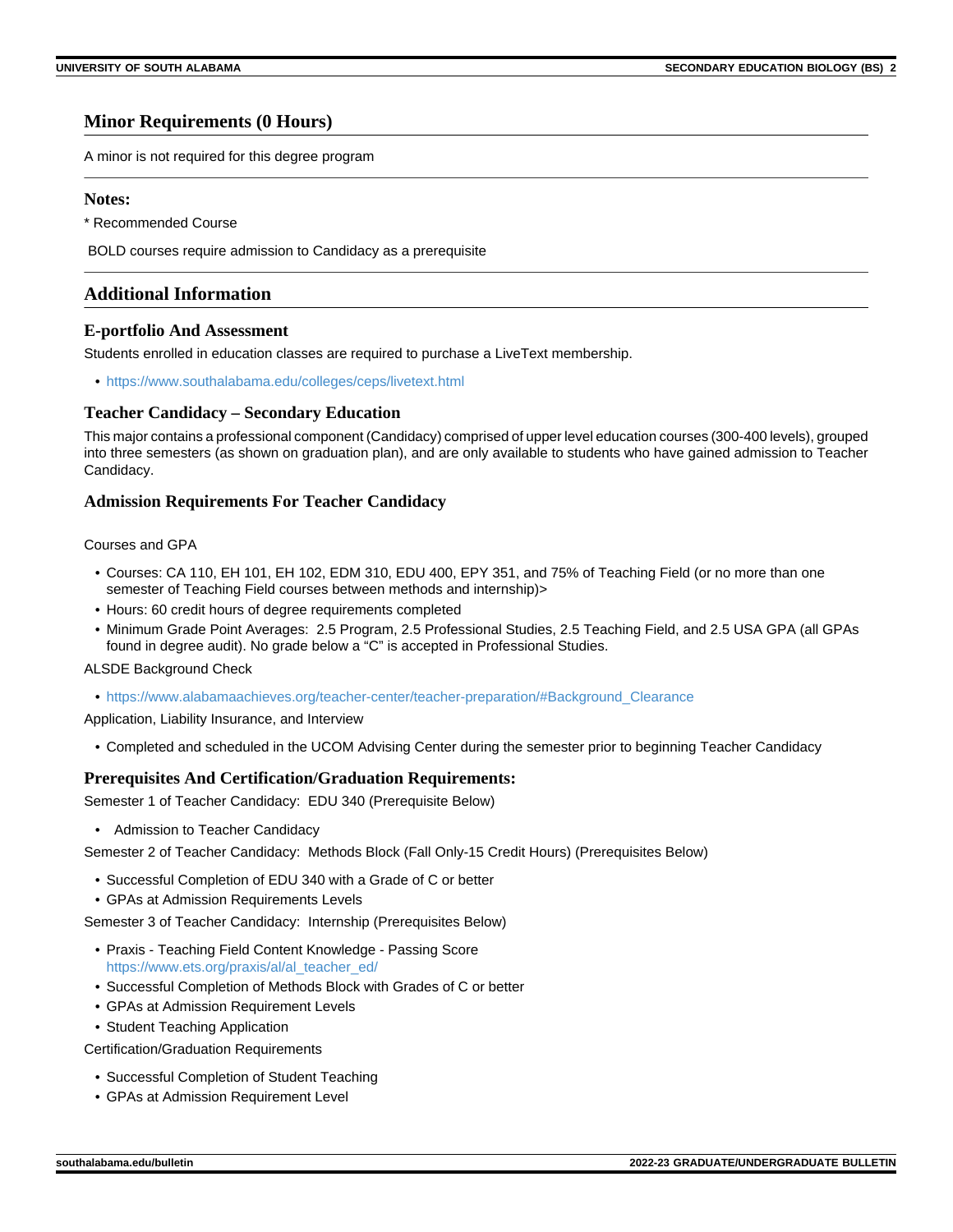- Passing Score on edTPA
- Application for Certification and Graduation

Secondary students will be required to participate in an opening of school experience during the fall immediately preceding either their methods block classes or their student teaching. This experience will take place at the beginning of the public school year which is prior to the beginning of U.S.A. classes.

**NOTE: Praxis tests requirements are subject to change as prescribed by the ALSDE. Prior to registering for any Praxis exam, please verify current requirements by going directly to the ALABAMA portion of the ETS Praxis website at http:// ets.org/praxis/al.**

# **Graduation Plan**

### **Secondary Education Biology (BS): (146 Total Hours)**

#### **First Year - Fall Semester**

| <b>Course ID</b>      | <b>Course Description</b>    | <b>Hours</b> |
|-----------------------|------------------------------|--------------|
| EH 101 (CP)           | <b>English Composition I</b> | 3            |
| BLY 121 (PR)          | General Biology I            | 3            |
| <b>BLY 121L (PR)</b>  | General Biology I Lab        |              |
| Fine Arts             | **Area II, C                 | 3            |
| MA 112 (PR) or MA 115 | **Area II, C                 | 3            |
| Social Science        | **Area IV, B                 | 3            |
|                       |                              |              |
|                       | <b>Total Hours</b>           | 16           |

#### **First Year - Spring Semester**

| Course ID             | <b>Course Description</b>     | <b>Hours</b> |  |
|-----------------------|-------------------------------|--------------|--|
| EH 102 (CP)           | <b>English Composition II</b> | 3            |  |
| <b>BLY 122 (PR)</b>   | General Biology II            |              |  |
| <b>BLY 122L (PR)</b>  | General Biology II Lab        |              |  |
| History               | **Area IV, A                  | 3            |  |
| MA 113 (PR) or MA 115 | Precalculus Trigonometry      | 3            |  |
| <b>KIN 100</b>        | Concepts of Health & Fitness  | 3            |  |
|                       |                               |              |  |
|                       | <b>Total Hours</b>            | 16           |  |

### **Second Year - Fall Semester**

| <b>Course ID</b> | <b>Course Description</b> | <b>Hours</b> |
|------------------|---------------------------|--------------|
| CA 110 (CP)      | <b>Public Speaking</b>    | 3            |
| CH 131 (PR)      | General Chemistry I       | 3            |
| CH 1311 (PR)     | General Chemistry I Lab   |              |
| GEO 101          | Atmospheric Processes     | 3            |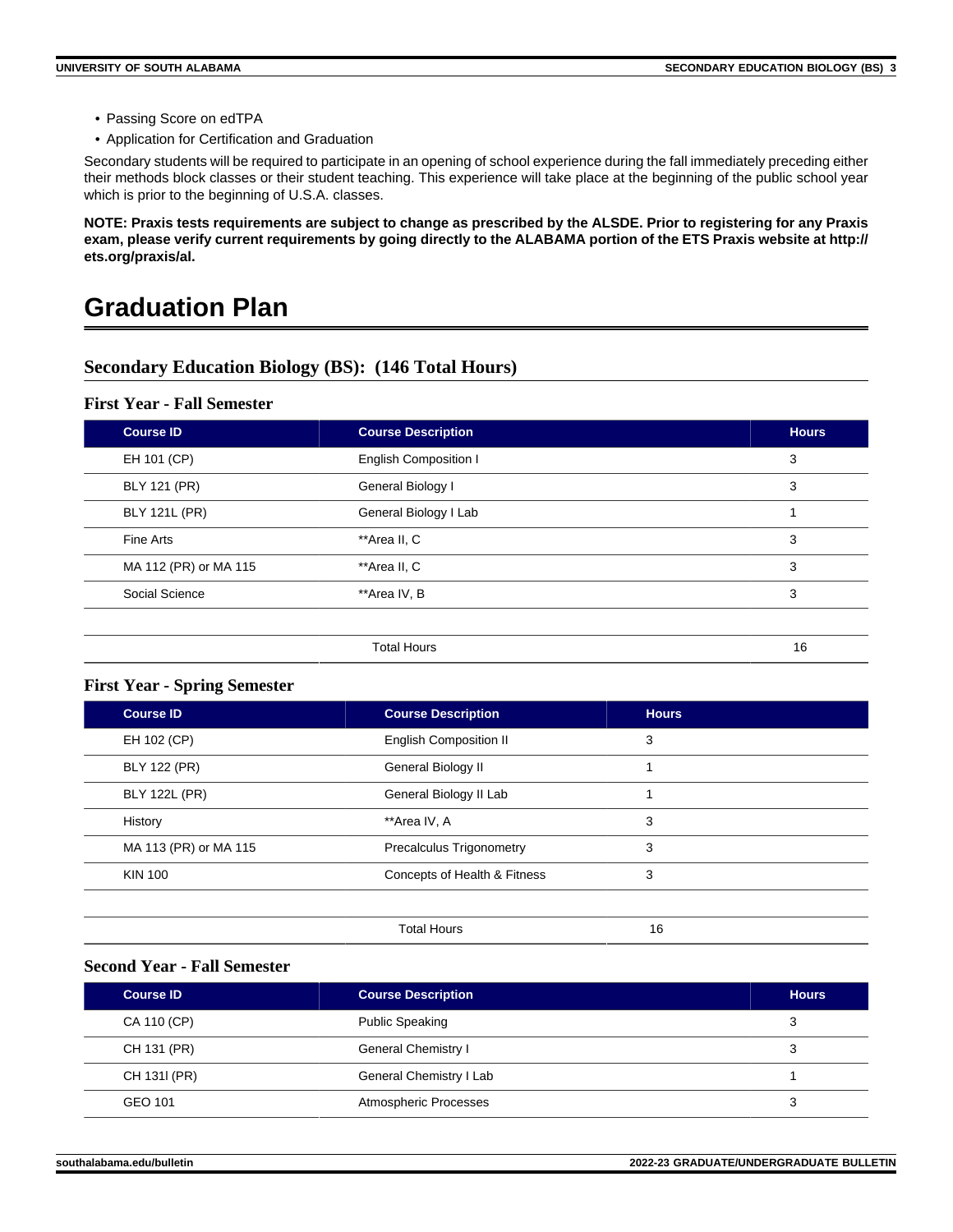| <b>GEO 101L</b> | Atmospher Processes Lab   |    |
|-----------------|---------------------------|----|
| Literature      | **Area II, B              | 3  |
| PE 101-PE 157   | <b>PE Activity Course</b> |    |
|                 |                           |    |
|                 | <b>Total Hours</b>        | 15 |

# **Second Year - Spring Semester**

| <b>Course ID</b>        | <b>Course Description</b>      | <b>Hours</b> |
|-------------------------|--------------------------------|--------------|
| <b>BLY 301</b>          | Cell Biology                   | 3            |
| <b>BLY 302</b>          | Genetics                       | 3            |
| CH 132 (PR)             | <b>General Chemistry II</b>    | 3            |
| CH 132L (PR)            | General Chemistry II Lab       |              |
| Social Science Elective | **Area IV, B                   | 3            |
| ST 210                  | Stat Reasoning and Application | 3            |
|                         |                                |              |
|                         | <b>Total Hours</b>             | 16           |

# **Third Year - Fall Semester**

| <b>Course ID</b> | <b>Course Description</b>            | <b>Hours</b> |
|------------------|--------------------------------------|--------------|
| EDU 400 (CP)     | Ed of Exceptional Children and Youth | 3            |
| <b>BLY 303</b>   | Ecology and Evolution                | 3            |
| CH 201           | Organic Chemistry I                  | 3            |
| <b>CH 201L</b>   | Organic Chemistry I Lab              |              |
| PH 114 (PR)      | Physics with Algebra-Trig I          | 3            |
| PH 114L (PR0     | Physics with Algebra-Trig I Lab      |              |
|                  |                                      |              |

# **Third Year - Spring Semester**

| <b>Course ID</b>         | <b>Course Description</b>        | <b>Hours</b> |
|--------------------------|----------------------------------|--------------|
| EPY 351 (CP)             | Human Growth and Development     | 3            |
| BLY 300-BLY 499 Elective | Upper Level Biology Course       | 4            |
| BLY 300-BLY 499 Elective | Upper Level Biology Course       | 4            |
| PH 115                   | Physics with Algebra-Trig II     | 4            |
| <b>PH 115L</b>           | Physics with Algebra-Trig II Lab |              |
|                          |                                  |              |
|                          | <b>Total Hours</b>               | 16           |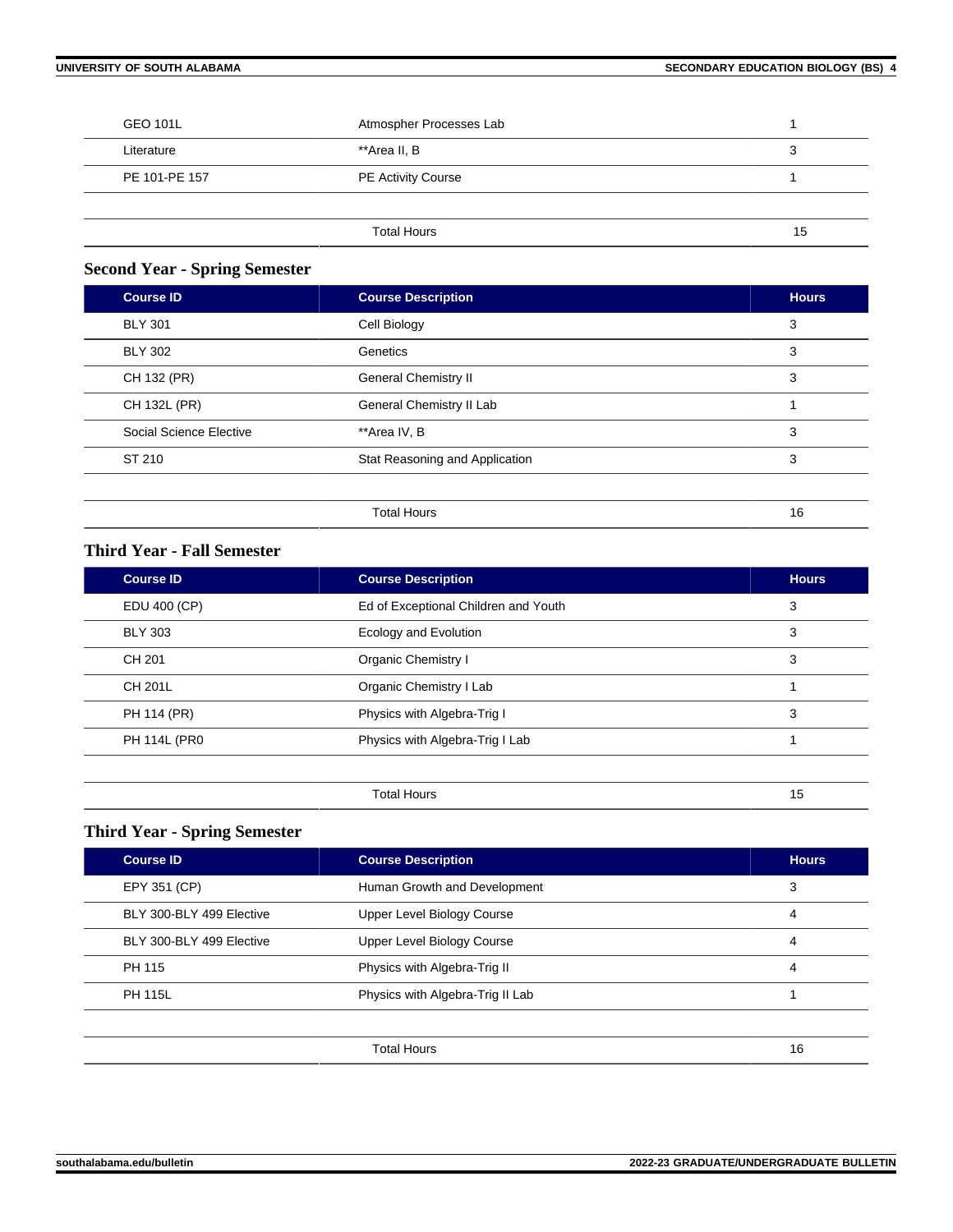# **Fourth Year - Fall Semester**

| <b>Course ID</b>         | <b>Course Description</b>           | <b>Hours</b> |
|--------------------------|-------------------------------------|--------------|
| EDM 310 (CP)             | Microcomputing Systems in Education | 3            |
| BLY 300-BLY 499 Elective | Upper Level Biology Course          | 4            |
| BLY 300-BLY 499 Elective | Upper Level Biology Course          | 4            |
| PH 101                   | Intro to Astronomy                  | 3            |
| <b>PH 101L</b>           | Intro to Astronomy Lab              |              |
|                          |                                     |              |
|                          | <b>Total Hours</b>                  | 15           |

# **Fourth Year - Spring Semester**

| <b>Course ID</b>                             | <b>Course Description</b>           | <b>Hours</b> |
|----------------------------------------------|-------------------------------------|--------------|
| EDU 340 (Spring or<br>Summer Only)           | <b>Fundamentals of Teaching (W)</b> | 3            |
| BLY 300-BLY 499 Elective                     | Upper Level Biology Course          | 4            |
| History/Social Science<br>Elective           | **Area IV, B                        | 3            |
| Literature/Fine Arts or<br><b>Humanities</b> | **Area II, D                        | 3            |
|                                              | <b>Total Hours</b>                  | 13           |

#### **Fifth Year - Fall Semester**

| <b>Course ID</b>            | <b>Course Description</b>             | <b>Hours</b> |
|-----------------------------|---------------------------------------|--------------|
| EDU 341 (Fall Only)         | <b>Teaching Skills (W)</b>            | 3            |
| EDU 342 (Fall Only)         | <b>Secondary Field Experience</b>     | 3            |
| EDU 363 (Fall Only)         | <b>Teaching Special Need Learners</b> | 3            |
| EDU 363 (Fall Only)         | <b>Content Area literacy</b>          | 3            |
| EDU 456 (Fall Only)         | <b>Teaching Science</b>               | 3            |
| <b>Apply for Graduation</b> |                                       |              |
|                             | <b>Total Hours</b>                    | 15           |

# **Fifth Year - Spring Semester**

| <b>Course ID</b> | <b>Course Description</b> | <b>Hours</b> |
|------------------|---------------------------|--------------|
| <b>EDU 468</b>   | Internship - Science      | ◡            |
|                  |                           |              |
|                  |                           |              |
|                  |                           |              |